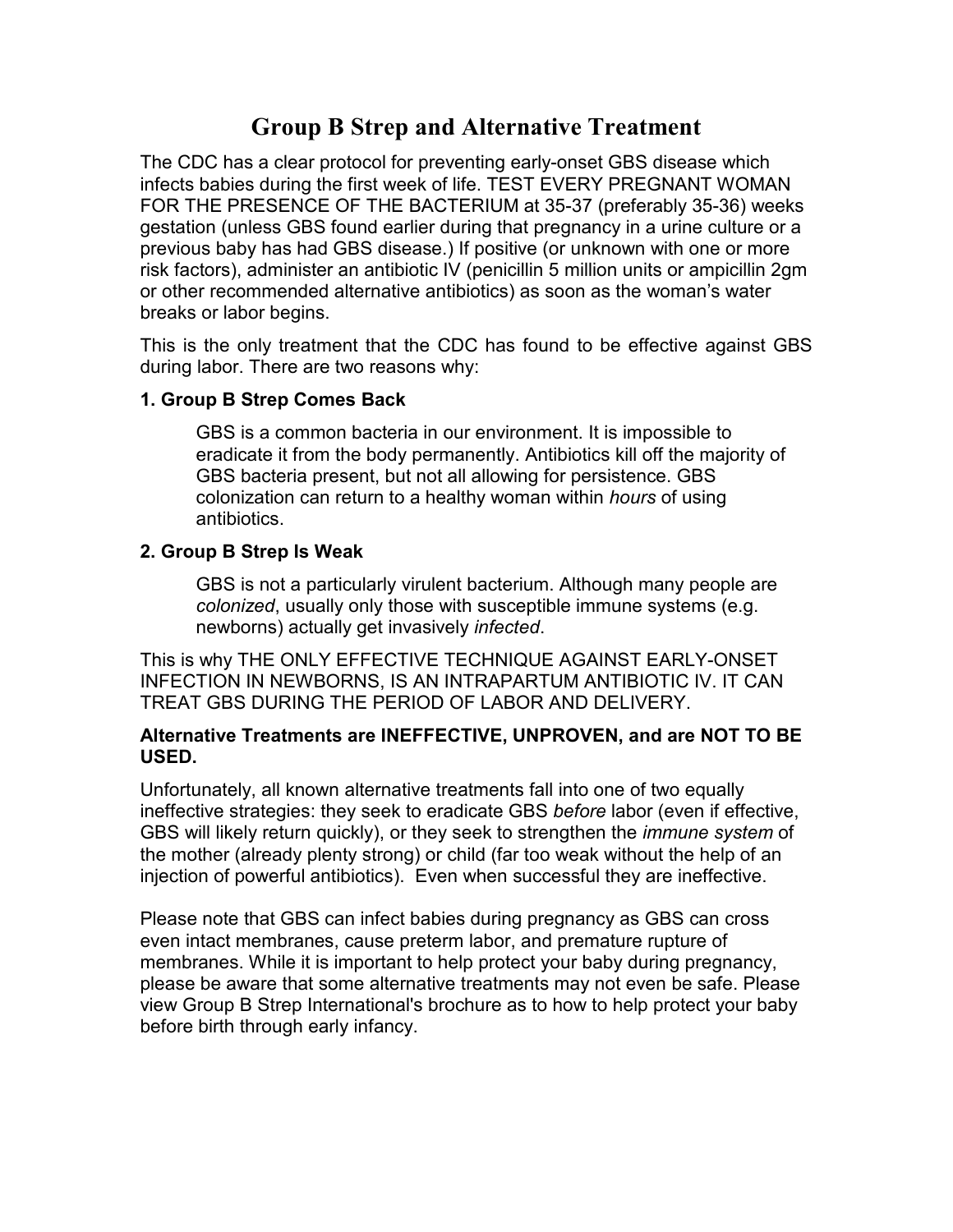The following alternative treatments are **ineffective against GBS** because they seek to eradicate GBS *before* labor and delivery (or because when used *during* labor and delivery, they have not been shown to work):

• **Oral antibiotics** (Penicillin, ampicillin, clindamycin, keflex, etc...)

• **Intramuscular antibiotics** ("None has proven to be effective at preventing early-onset GBS disease.")

• **Chlorhexidine bath or wipes such as Hibiclens** ("Randomized clinical trials have found no protection against GBS.")

• **Garlic capsules/suppositories, Boric Acid suppositories**

(Target **MRSA** and yeast infections, respectively. Not GBS.)

• **Douching** with hydrogen peroxide/diluted bleach water/lavender oil/yogurt (Douching at all is dangerous.)

• **Propolis** (Targets salmonella. Not GBS.)

• **Tea Tree Oil** (Targets staph infections and lice. Not GBS. Very toxic if swallowed.)

• **Apple Cider Vinegar** (No known antibiotic properties.)

• **Colloidal Silver** ("Lack of proven effectiveness and risk of adverse sideeffects.")

The following alternative treatments are **ineffective against GBS** because they simply seek to strengthen *immune systems* (an ineffective strategy):

• Getting lots of sleep, keeping a good diet, and exercising.

• **Vitamin C** and **Herbal Tea**

• **Breastfeeding** (Colostrum helps a newborn's immune system, but is not enough to protect against GBS.)

• **Skin-to-skin contact** (Soothes newborns and promotes breastfeeding, but does not protect against GBS.)

• **Probiotics** such as acidophilus/lactobacillus (Also targets digestion and bacterial vaginosis. Not GBS.)

• **Congaplex** ("These products are not intended to diagnose, treat, cure or prevent any disease.")

• **Echinacea** ("Has no clinically significant effects on rates of infection.")

• **Grapefruit Seed Extract** ("Independent studies have shown the efficacy of GSE as an antimicrobial is not demonstrated.")

• **Goldenseal Root, Oregon Grape Root, Astragalus Root, Burdock Root,** and **NF formula EHB** (Pregnant women should not take any of these at all.)

Another alternative some practitioners still recommend is to not test for GBS, but rather to only administer an antibiotic IV if a "high-risk" factor (PROM, preterm labor, fever) is present during labor. This was the CDC protocol before 2002. However, numerous studies since have shown that a much more effective protection method is to simply check for GBS and treat prophylactically if positive with each pregnancy. Therefore, the CDC changed their recommendation in 2002 and reiterated that recommendation in 2010.